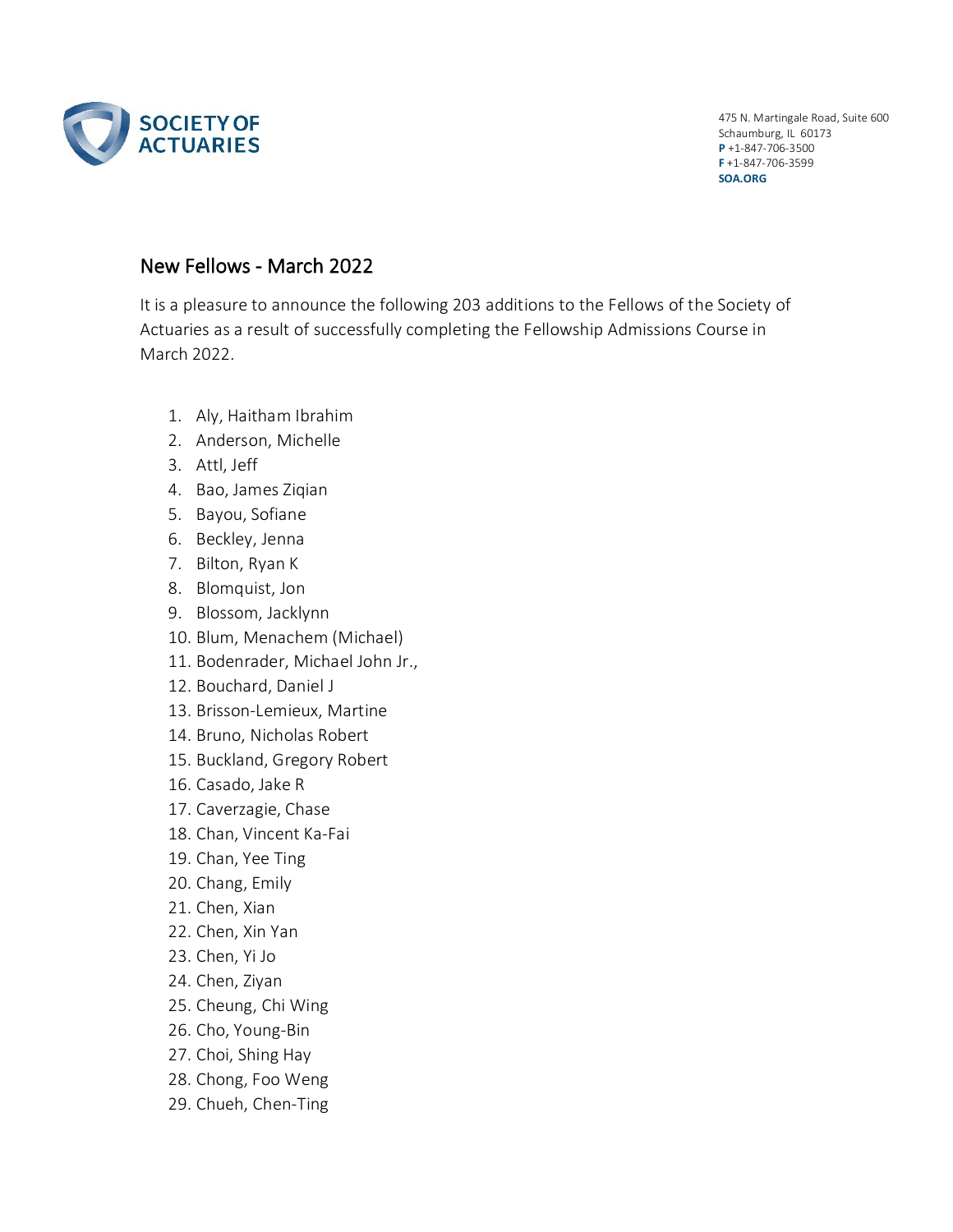

- 30. Clouâtre, Frédérick
- 31. Coniglio, Steven M
- 32. Corkery, Matthew Dennis
- 33. Daum, Joshua J
- 34. Dhalwani, Neha
- 35. Dharmakulaseelan, Bavithra
- 36. Ding, Yuexi
- 37. Drislane, Michael
- 38. Engelmeyer, Anthony Jon
- 39. Fannon, Timothy Andrew
- 40. Farchione, Joseph
- 41. Feng, Yuanyuan
- 42. Flint, Steve Miguel
- 43. Fultz, Matthew
- 44. Gao, Shang
- 45. Gehrman, Melissa
- 46. Gersch, Nicholas Richard
- 47. Gish, Grant
- 48. Graves, Adam J
- 49. Greenberg, Jason
- 50. Guay, Marc -Étienne
- 51. Guo, Zhichao
- 52. Hamilton, Wendy Pat
- 53. Hamm, Alexandra Bray
- 54. Hansell, Margaret E
- 55. Harris, Michael T
- 56. He, Yingchao
- 57. Hoeger, Drew
- 58. Holm, Andrew Micheal
- 59. Hong, Jeong Yeon
- 60. Huang, Kun
- 61. Huang, Yipeng
- 62. Huang, Yu -Hao
- 63. Hull, Jordan Thompson
- 64. Immanuel, Bernard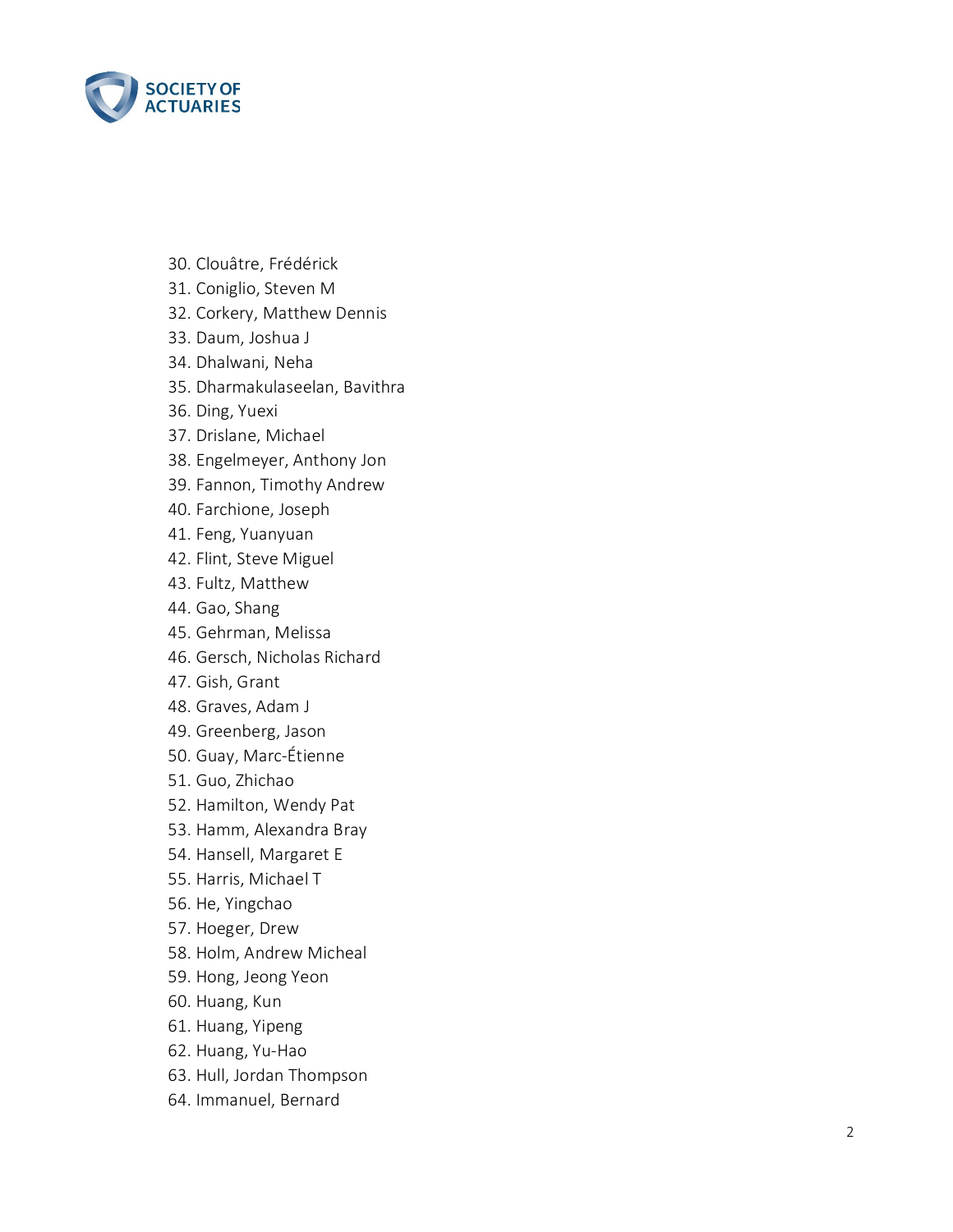

- 65. Jeung, Martin
- 66. Jiang, Qingtao
- 67. Jin, Shiyan
- 68. Johnson, Matthew
- 69. Jones, David Nathaniel
- 70. Jumper, Krista
- 71. Kellerman, Jacob Henry
- 72. Kerbag, Tarek
- 73. Khew, Joshua Clarence
- 74. Killam, Matthew Robert
- 75. Knapp, Teresa Loretta
- 76. Kolins, Samuel Robert
- 77. Kong, Seng Kok
- 78. Kong, Tin Lam
- 79. Koumarianos, Corinne Alexa
- 80. Kreuscher, Daniel J
- 81. Ku, Jennifer l
- 82. Kunsa, Jason
- 83. Lam, Tim Yan Tianne
- 84. Lam, Yat Fai
- 85. Lau, Pui Yuen
- 86. Lau, Qing Kai
- 87. Law, Leo Lok Hin
- 88. Lee, Chun Liang
- 89. Lee, Siu Fung
- 90. Lee, Yee Shan
- 91. Leong, Lionel Wei Bin
- 92. L'Espérance, Marie -Pier
- 93. Li, Chao Qi
- 94. Li, Jiajia
- 95. Li, Jiaqi
- 96. Li, Shihao
- 97. Li, Xiaojie
- 98. Li, Yun
- 99. Likitsajjakun, Pattana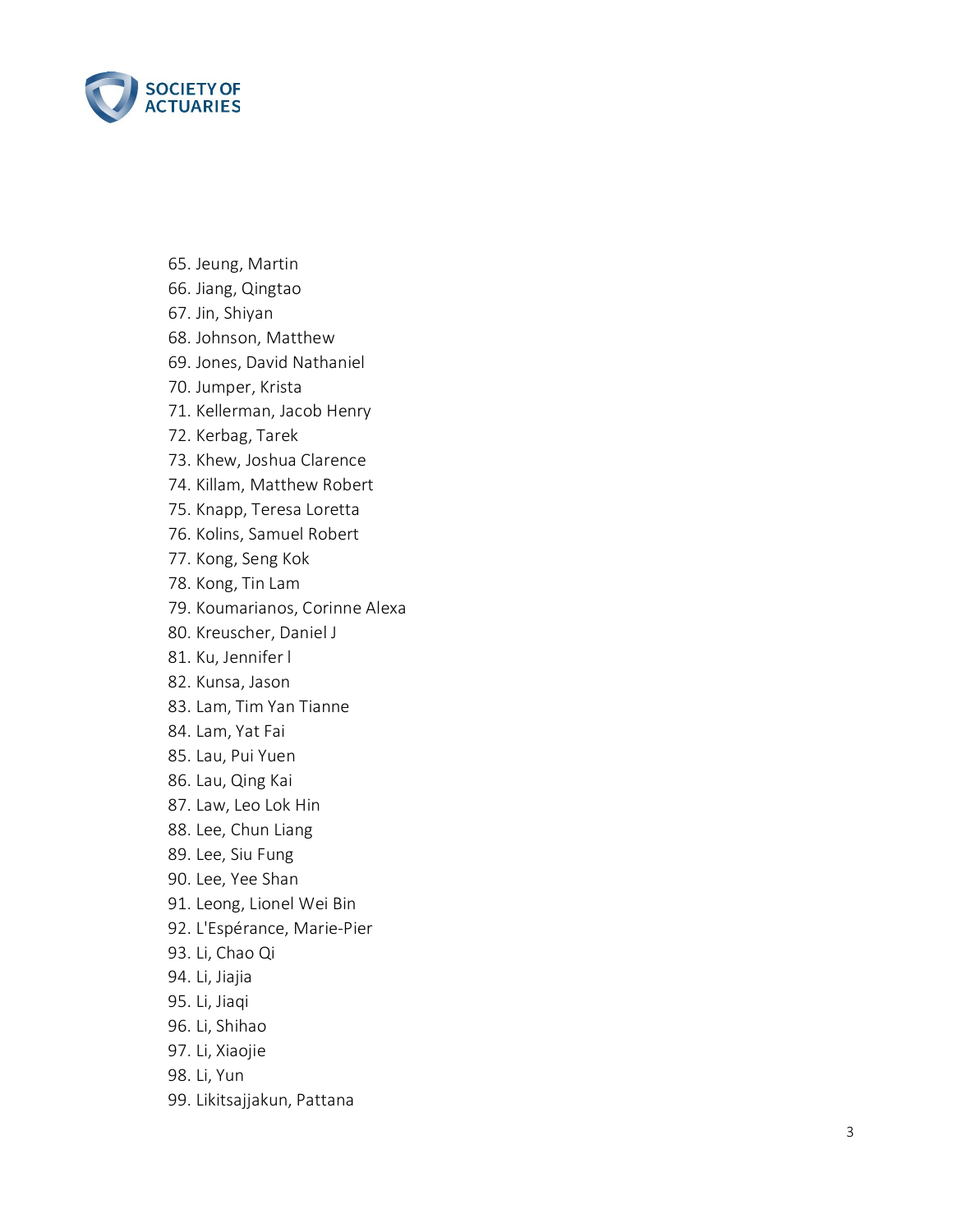

- 100. Lin, Zhetao
- 101. Linsky, Abigail
- 102. Liu, Tiantian
- 103. Lorenz, Amanda Elizabeth
- 104. Louk, Lisa
- 105. Lovdal, Christopher
- 106. Luo, Yao
- 107. MacKeen, Joshua
- 108. Markin, Joel Philip
- 109. Martineau, Charles -Éric
- 110. McIntyre, Colin
- 111. McPherson, Ethan Leroy
- 112. Moore, Jemma
- 113. Muchira, Dennis Mathagu
- 114. Myers, Henry
- 115. Naess -Olivier, Maxime
- 116. Nelson, Erik
- 117. Ng, Ka Chun
- 118. Ng, Ka Yin
- 119. Nguyen, Linh Phuong
- 120. Nguyen, Thanh Nha Thi
- 121. Nguyen, Timmy
- 122. Noren, Jeffrey Alan
- 123. Nowling, Velena Mae
- 124. Obrou, Suzanne Akou
- 125. Pacu, Catalina
- 126. Paman, Joshua Mari
- 127. Parla, Christopher
- 128. Patel, Vandan
- 129. Pfau, Alexander Levy
- 130. Pham, Minh Thi
- 131. Preus, Kristiana
- 132. Pribyl, Jennifer Kay
- 133. Qureshi, Shehla
- 134. Rao, Priyanka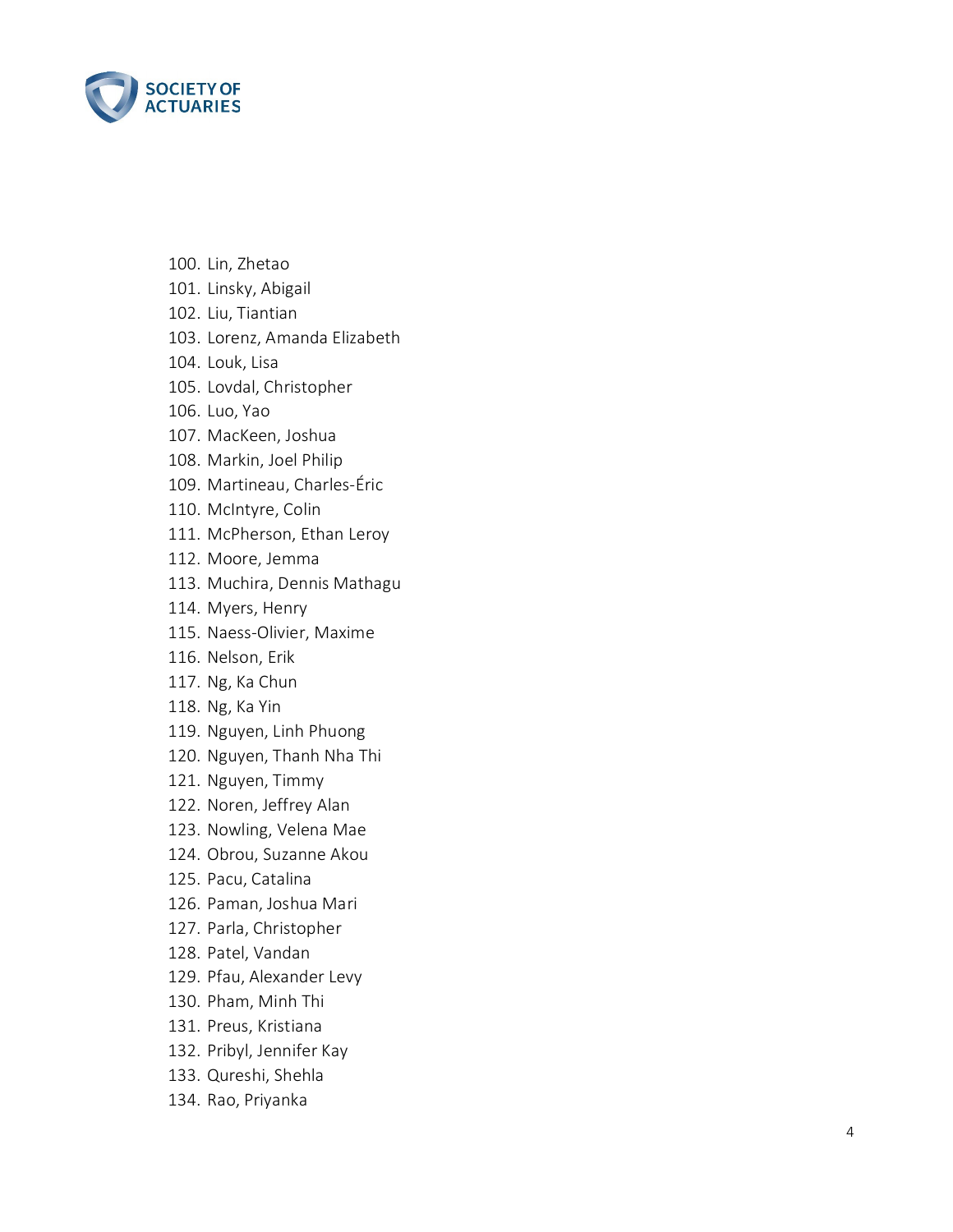

- 135. Reynolds, Jordan
- 136. Roles, Jessica Marie
- 137. Romano, Stephanie Alexandra
- 138. Rossini, Joshua
- 139. Rubano, Lisa
- 140. Scheidemann, Alexander James
- 141. Schumacher, Sarah
- 142. Shan, Mingzhou
- 143. Sheu, Bryan
- 144. Sin, Tit Leung
- 145. Smith, Christopher Charles
- 146. Smith, Heather Ann
- 147. Snedeker, David C
- 148. Sondag, Jeffrey David
- 149. Soong, Andrew Man Chiu
- 150. Stein, Rachel
- 151. Stewart, Chelsea Erin
- 152. Stoudt, Adam
- 153. Takhtaganov, Renat
- 154. Tan, Jian Wei
- 155. Tang, Huijun
- 156. Tate, David Lynn
- 157. Therrien -Lalonde, Francis
- 158. Thompson, Tegan Elizabeth
- 159. Tong, Chi Yue
- 160. Tseng, Hai -Ruo
- 161. Tseng, Hsiang -Yi
- 162. Unterreiner, Benjamin Joseph
- 163. Vader, Jacob
- 164. Varanoske, Kyle Michael
- 165. Voto, Anthony Joseph
- 166. Vu, Bao Ngoc
- 167. Vu, Minh
- 168. Wang, Siyi
- 169. Wang, Weiqing